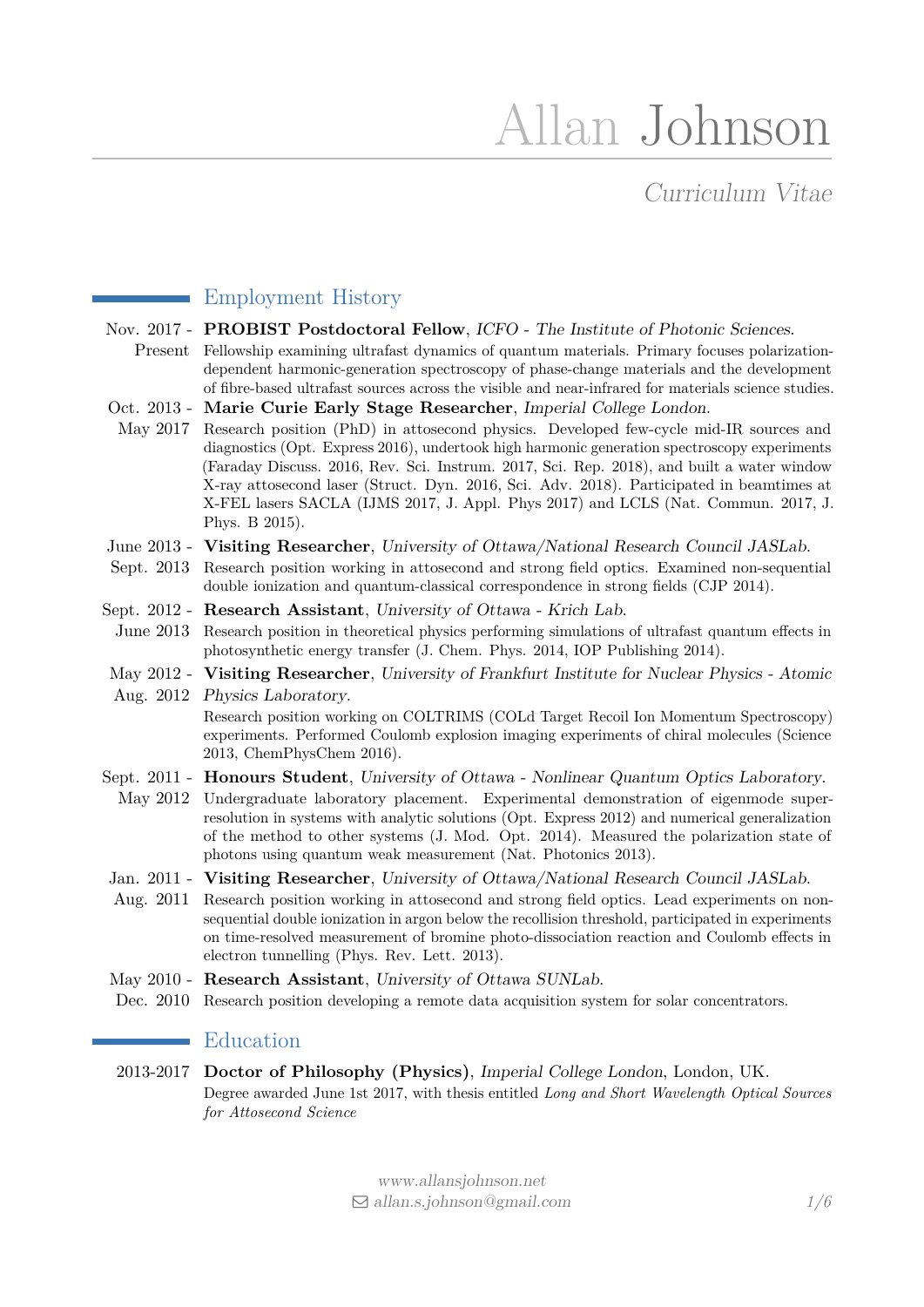- 2008-2013 **Honours BSc. Physics-Mathematics with Co-op**, University of Ottawa, Ottawa, Canada. GPA 9.3; Summa Cum Laude
- 2004-2008 **Ontario High School Diploma**, Canterbury High School, Ottawa, Canada. OCDSB Silver Medal and Fine Arts Certificate with Distinction

#### Awards

- 2018 **Barcelona Institute of Science and Technology PROBIST Postdoctoral Fellowship**.
- 2013-2016 **Marie Curie Early Stage Researcher Fellowship**.
	- 2016 **Imperial College London Physics Department Postgraduate Research Symposium**. Best Presentation.
- 2013-2016 **Marie Curie Early Stage Researcher Fellowship**.
- 2013-2016 **NSERC Alexander Graham Bell Graduate Scholarship**.
	- 2013 **Imperial College PhD Scholarship**, Declined.
	- 2013 **Scottish University Physics Alliance Prize Scholarship**, Declined.
	- 2013 **Ontario Graduate Scholarship**, Declined.
	- 2013 **University of Ottawa Excellence Scholarship**, Declined.
	- 2013 **Canadian Association of Physicists Prize Exam**. 2nd place University of Ottawa
- 2008-2013 **University of Ottawa Admission Scholarship**.
- 2008-2013 **University of Ottawa Dean's Honour List**.
	- 2012 **DAAD Research Internship in Science and Engineering**, Declined.
	- 2012 **University of Ottawa International Mobility Scholarship**.
	- 2012 **Ottawa Undergraduate Research Poster Competition**. First place Physical-Mathematical-Earth Sciences Category
	- 2010 **Canadian Undergraduate Physics Conference**. Best Talk Materials Physics (2nd place)
	- 2010 **University of Ottawa Undergraduate Research Opportunity Scholarship**.
	- 2004 **Chief Scout's Award**.

#### Other Relevant Experience

- 2015 **Industry Placement**, Coherent Scotland. Six weeks at Coherent Scotland in the Engineering Department under Director Mike Mason.
- 2015 **Outstanding Reviewer Status**, Optics Communications. Top tenth percentile for number of reviews completed
- 2013-2016 **Cohort Representative**, Marie Curie Innovative Doctoral Program the Frontiers of Quantum Technology.
- 2013-2014 **Organizing Committee**, International Summer School on Quantum Information, Computing and Control. Summer School organized by members of the Center for Doctoral Training in Controlled Quantum Dynamics and members of the Marie Curie Innovative Doctoral Program on the Frontiers of Quantum Technology.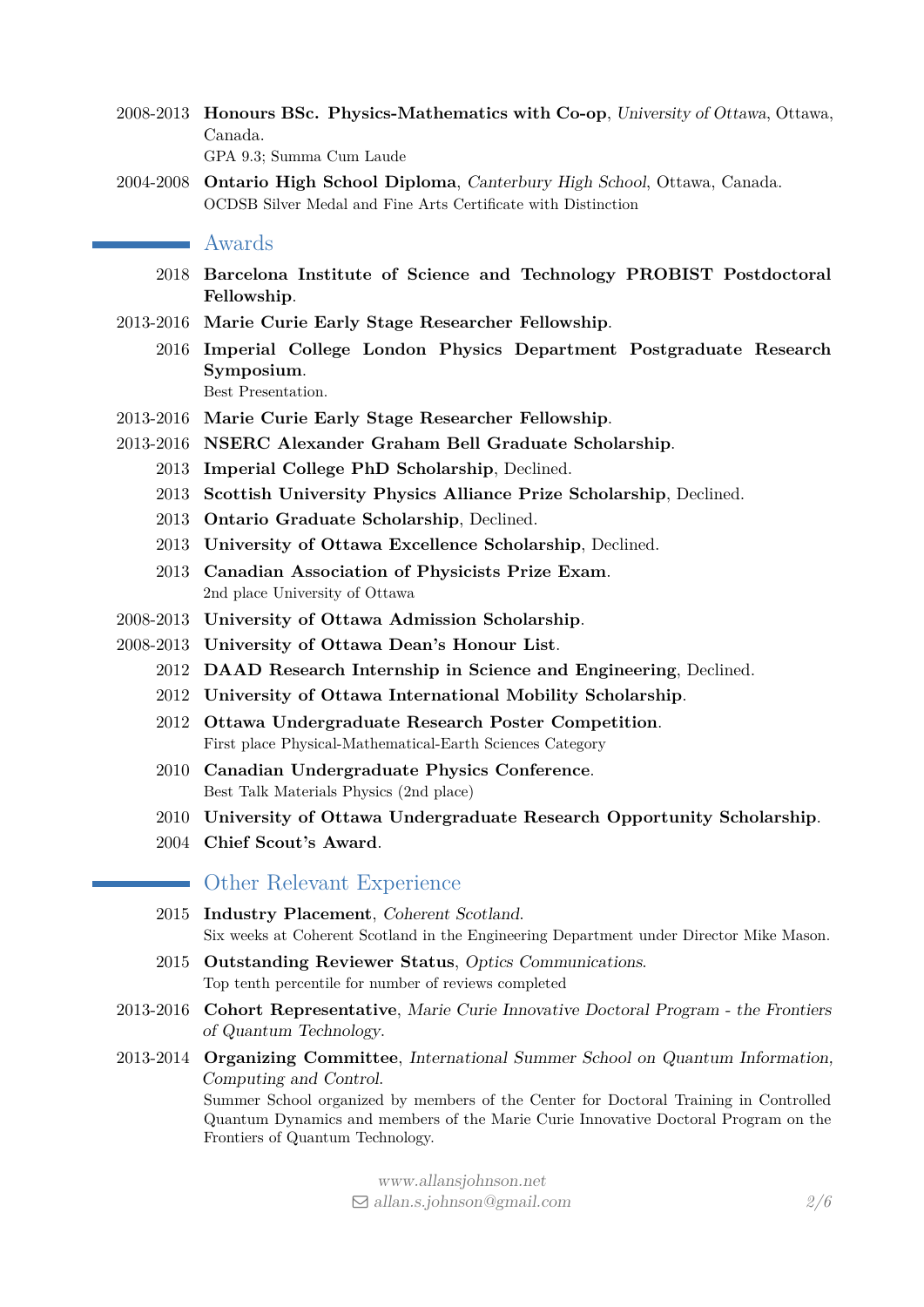- 2011-2013 **Science Columnist**, The Fulcrum. University of Ottawa Student Newspaper. Volunteer Position.
- 2010-2011 **Arts and Culture Writer**, The Fulcrum. University of Ottawa Student Newspaper. Volunteer Position.

#### Books

Joel Yuen-Zhou, Jacob J. Krich, Ivan Kassal, **Allan S. Johnson**, Alán Aspuru-Guzik (2014). *Ultrafast Spectroscopy: Quantum information and wavepackets*, IOP Publishing Ltd, Sept. 2014. [Online ISBN:](http://iopscience.iop.org/book/978-0-750-31062-8) [978-0-750-31062-8.](http://iopscience.iop.org/book/978-0-750-31062-8)

# Publications in Refereed Journals

**Allan S. Johnson**, Dane R. Austin, David A. Wood, Christian Brahms, Andrew Gregory, Konstantin B. Holzner, Sebastian Jarosch, Esben W. Larsen, Susan Parker, Christian S. Strüber, Peng Ye, John W. G. Tisch, Jon P. Marangos. (2017) *Soft X-ray Harmonic Generation in the Overdriven Limit*. Accepted for publication in Science Advances. doi:10.1126/sciadv.aar3761

A. F. Alharbi, A. E. Boguslavskiy, D.R. Austin, N. Thire, D. Wood, P. Hawkins, F. McGrath, **A.S. Johnson**, B. E. Schmidt, F. Legare, J. P. Marangos, Anh-Thu Le, and V. R. Bhardwaj. (2018) *Femtosecond Laser Mass Spectrometry and High Harmonic Spectroscopy of Xylene Isomers.* Scientific Reports, Vol. 8, pp. 3789 (2018). [doi:10.1038/s41598-018-22055-9](https://doi.org/10.1038/s41598-018-22055-9)

Alvaro Sanchez-Gonzalez, **Allan S. Johnson**, Ann Fitzpatrick, Christopher D.M. Hutchison, Clyde Fare, Violeta Cordon-Preciado, Gabriel Dorlhiac, Josie Ferreira, Rhodri M. Morgan, Jon P. Marangos, Shigeki Owada, Takanori Nakane, Rie Tanaka, Kensuke Tono, So Iwata and Jasper J. van Thor. (2017) *Coincidence timing of femtosecond optical pulses in an X-ray free electron laser*. Journal of Applied Physics, Vol. 122, pp. 203105 (2017). [doi.org/10.1063/1.5012749](https://doi.org/10.1063/1.5012749)

Felicity McGrath\*, **Allan S. Johnson**\*, Dane Austin, Peter Hawkins, David Wood, Lukas Miseikis, Emma Simpson, Ricardo Torres, Susan Parker, Thomas Siegel, and Jon Marangos. (\* authors contributed equally to this work.) *An apparatus for quantitative high-harmonic generation spectroscopy in molecular vapours* . Review of Scientific Instruments, Vol. 88, pp. 103108 (2017). [doi:10.1063/1.4986037](https://doi.org/10.1063/1.4986037)

Christopher D.M. Hutchison, Violeta Cordon-Preciado, Rhodri M. L. Morgan, Takanori Nakane, Josie Ferreira, Gabriel Dorlhiac, Alvaro Sanchez-Gonzalez, **Allan S. Johnson**, Ann Fitzpatrick, Clyde Fare, Jon P. Marangos, Chun Hong Yoon, Mark S. Hunter, Sebastien Boutet, Shigeki Owada, Rie Tanaka, Kensuke Tono, So Iwata, Jasper J. van Thor. *X-ray free electron laser determination of crystal structures of dark and light states of a reversibly photoswitching fluorescent protein at room temperature*. International Journal of Molecular Sciences, Vol. 18, pp. 1918 (2017). [doi:10.3390/ijms18091918](http://www.mdpi.com/1422-0067/18/9/1918)

A. Sanchez-Gonzalez, P. Micaelli, C. Olivier, T. R. Barillot, M. Ilchen, A. A. Lutman, A. Marinelli, T. Maxwell, A. Achner, M. Agaker, N. Berrah, C. Bostedt, J. Buck, J.D. Bozek, P. H. Bucksbaum, S. Carron Montero, B. Cooper, J. P. Cryan, M. Dong, R. Feifel, L. J. Frasinski, H. Fukuzawa, A. Galler, G. Hartmann, N. Hartmann, W. Helml, **A. S. Johnson**, A. Knie, A. O. Lindahl, J. Liu, K. Motomura, M. Mucke, C. O'Grady, J-E. Rubensson, E. R. Simpson, R. J. Squibb, C. Sathe, K. Ueda, M. Vacher, D. J. Walke, V. Zhaunerchyk, R. N. Coffee, J. P. Marangos. *Accurate prediction of X-ray pulse properties from a free-electron laser using machine learning*. Nature Communications, Vol. 8, pp. 15461 (2017). [doi:10.1038/ncomms15461](http://dx.doi.org/10.1038/ncomms15461)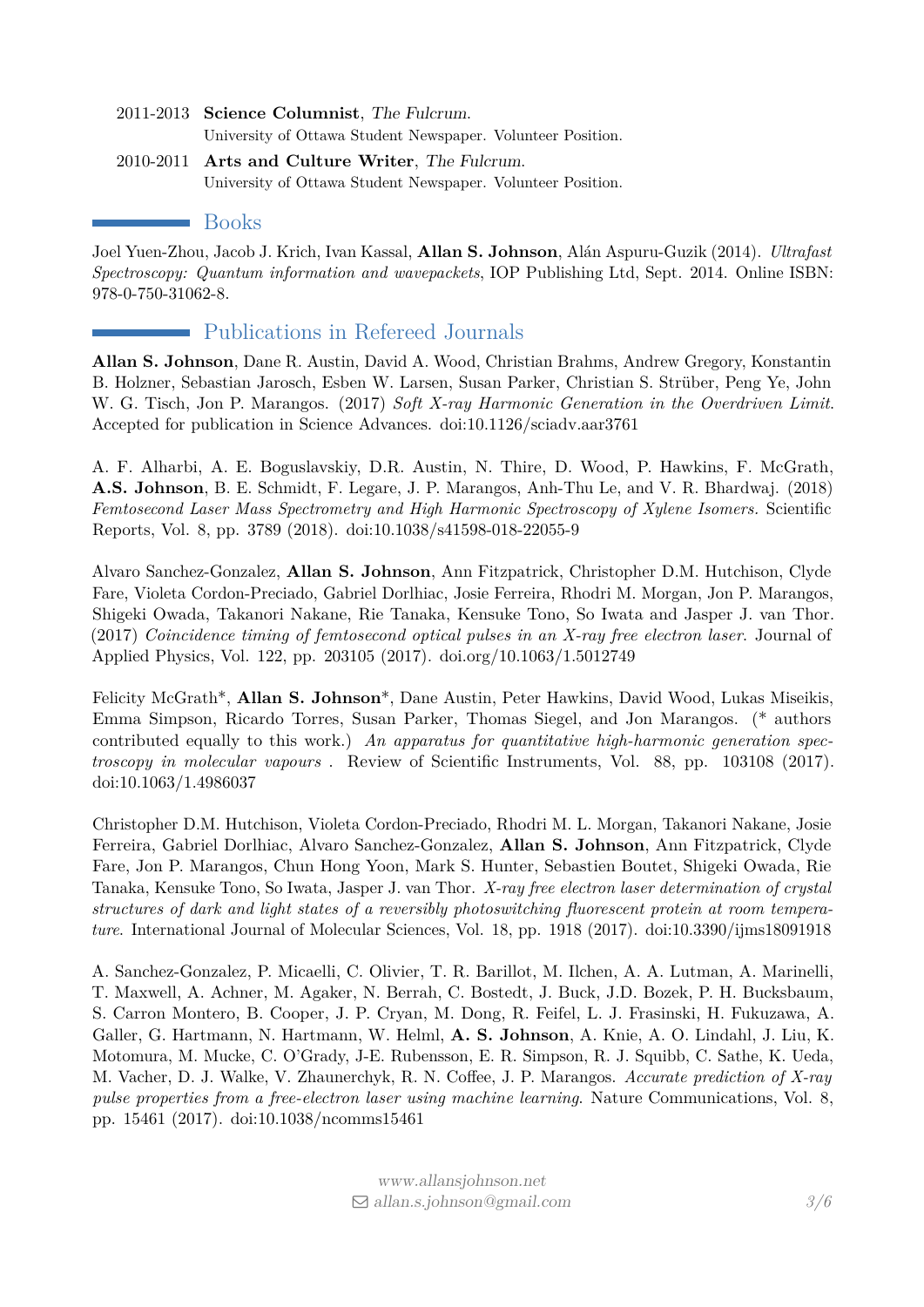**A.S. Johnson**, L. Miseikis, D.A. Wood, D.R. Austin, C. Brahms, S. Jarosch, C.S. Strüber, P. Ye, and J.P. Marangos. *Measurement of sulfur L*2*,*<sup>3</sup> *and carbon K edge XANES in a polythiophene film using a high harmonic supercontinuum*. Structural Dynamics Vol. 3, pp. 062603 (2016). [doi:10.1063/1.4964821](http://dx.doi.org/10.1063/1.4964821)

Dane R. Austin, T. Witting, S.J. Weber, Peng Ye, T.Siegel, Paloma Matia, **Allan S. Johnson**, J.W.G. Tisch, J.P. Marangos. *Spatio-temporal characterisation of intense few-cycle 2µm pulses*. Optics Express, Vol. 24, Issue 21, pp. 24786-24798 (2016). [doi:10.1364/OE.24.024786](https://doi.org/10.1364/OE.24.024786)

Dane R. Austin, Felicity McGrath, Lukas Miseikis, David Wood, Peter Hawkins, **Allan S. Johnson**, Morgane Vacher, Zdenek Masin, Alex Harvey, Olga Smirnova, and Jon P. Marangos. (2016) *Role of tunnel ionization in high harmonic generation from substituted benzenes.* Faraday Discussions (2016). [doi:10.1039/C6FD00116E](http://dx.doi.org/10.1039/C6FD00116E)

M. Pitzer, G. Kastirke, M. Kunitski, T. Jahnke, T Bauer, C. Goihl, F. Trinter, C. Schober, K. Henrichs, J. Becht, S. Zeller, H. Gassert, M. Waitz, A. Kuhlins, H. Sann, F. Sturm, F. Wiegandt, R. Wallauer, L. Ph. H. Schmidt, **A. S. Johnson**, M. Mazenauer, B. Spenger, S. Marquardt, S. Marquardt, H. Schmidt-Böcking, J. Stohner, R. Dörner, M. S. Schöffler and R. Berger. (2016) *Absolute configuration from different multifragmentation pathways in light-induced Coulomb Explosion Imaging.* ChemPhysChem Vol. 17, Issue 16, pp.2465-2472 (2016). [doi:10.1002/cphc.201501118.](https://doi.org/10.1002/cphc.201501118)

A Sanchez-Gonzalez, TR Barillot, RJ Squibb, P Kolorenc, M Agaker, V Averbukh, MJ Bearpark, C Bostedt, JD Bozek, S Bruce, S Carron Montero, RN Coffee, B Cooper, JP Cryan, M Dong, JHD Eland, L Fang, H Fukuzawa, M Guehr, M Ilchen, **A S Johnson**, C Liekhus-S, A Marinelli, T Maxwell, K Motomura, M Mucke, A Natan, T Osipov, C Östlin, M Pernpointner, VS Petrovic, MA Robb, C Sathe, ER Simpson, JG Underwood, M Vacher, DJ Walke, TJA Wolf, V Zhaunerchyk, JE Rubensson, N Berrah, PH Bucksbaum, K Ueda, R Feifel, LJ Frasinski, JP Marangos. *Auger electron and photoabsorption spectra of glycine in the vicinity of the oxygen K-edge measured with an X-FEL.* Journal of Physics B: Atomic, Molecular and Optical Physics, Vol. 48, Issue 23, pp.234004 (2015). [doi:10.1088/0953-4075/48/23/234004](https://doi.org/10.1088/0953-4075/48/23/234004)

**Allan S. Johnson**, Joel Yuen-Zhou, Alan Aspuru-Guzik, Jacob J. Krich. *Practical witness for electronic coherences.* The Journal of Chemical Physics, Vol. 141, Issue 24, pp.244109 (2014). [doi:10.1063/1.4903982](http://dx.doi.org/10.1063/1.4903982)

**Allan S. Johnson**, Kevin Piche, Jeff Z. Salvail, Jonathan Leach, Robert W. Boyd. *Eigenmode Super-Resolution Imaging in Arbitrary Optical Systems.* Journal of Modern Optics, Vol. 60, Issue 21, pp. 1931-1936 (2014). [doi:10.1080/09500340.2013.867096](http://dx.doi.org/10.1080/09500340.2013.867096)

**Allan S. Johnson**, Andre Staudte, David M. Vielleneuve. *Semi-Classical Methods in Non-Sequential Double Ionization.* Chinese Journal of Physics, Vol. 52, Number 1-II, pp.329-339 (2014). [doi:10.6122/CJP.52.329](http://dx.doi.org/10.6122/CJP.52.329)

Martin Pitzer, Maksim Kunitski, **Allan S. Johnson**, Till Jahnke, Hendrik Sann, Felix Sturm, Lothar Ph. H. Schmidt, Horst Schmidt-Bocking, Reinhard Dorner, Jurgen Stohner, Julia Kiedrowski, Michael Reggelin, Sebastian Marquardt, Alexander Schießer, Robert Berger, Markus S. Schoffler. *Direct determination of absolute molecular stereochemistry in gas phase by Coulomb explosion imaging*. Science, Vol. 341 no. 6150 pp. 1096-1100 (2013). [doi:10.1126/science.1240362](http://dx.doi.org/10.1126/science.1240362)

Jeff Z. Salvail, Megan Agnew, **Allan S. Johnson**, Eliot Bolduc, Jonathan Leach, Robert W. Boyd. *Full characterization of polarization states of light via direct measurement*. Nature Photonics 7, pp.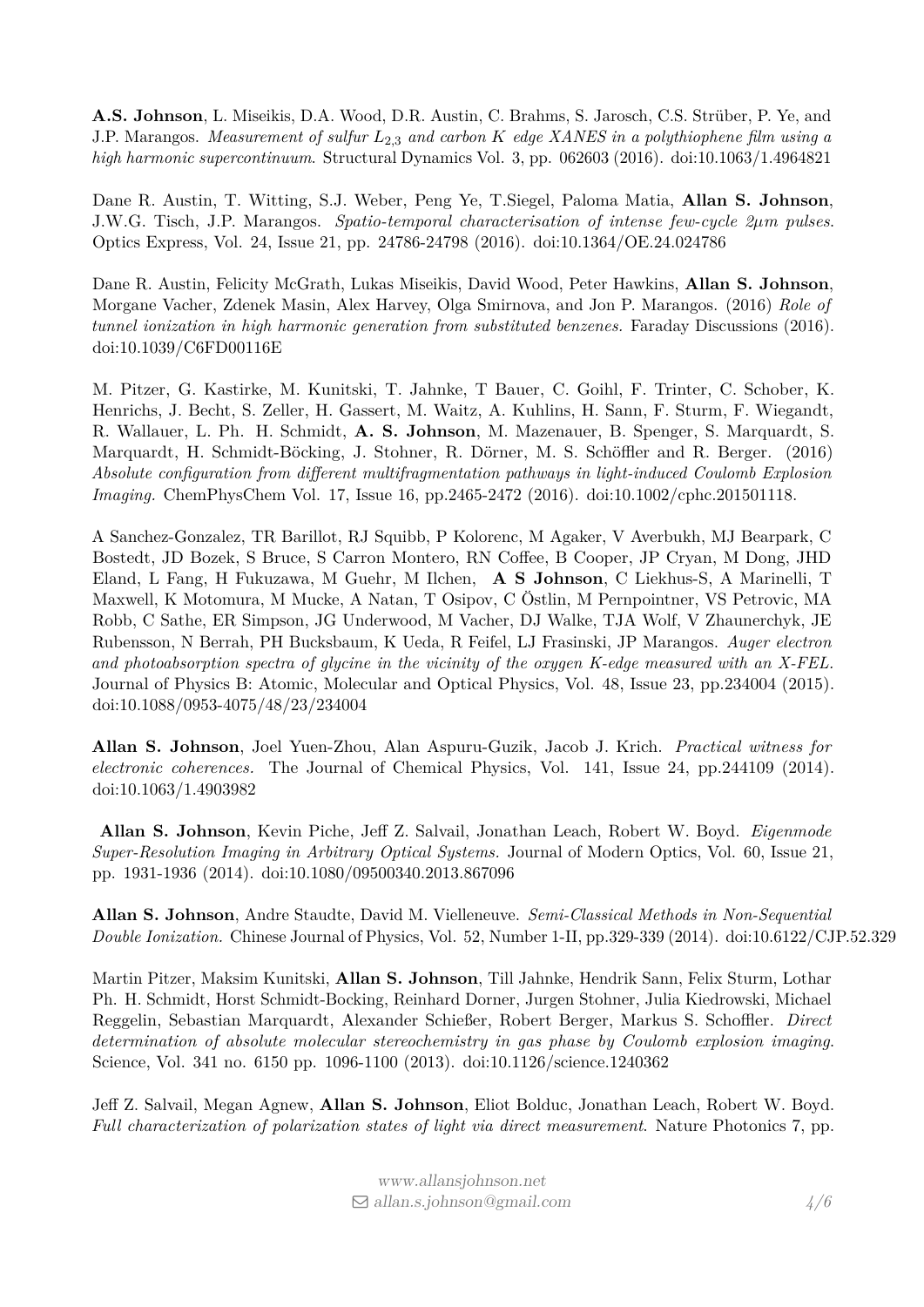316-321 (2013). [doi:10.1038/nphoton.2013.24](http://dx.doi.org/10.1038/nphoton.2013.24)

D. Shafir, H. Soifer, C. Vozzi, **A.S. Johnson**, A. Hartung, Z. Dube, D.M. Villeneuve, P.B. Corkum, N. Dudovich and A. Staudte. *Trajectory-Resolved Coulomb Focusing in Tunnel Ionization of Atoms with Intense, Elliptically Polarized Laser Pulses*. Phys. Rev. Lett., Vol. 111, Issue 2, pp. 023005 (2013). [doi:10.1103/PhysRevLett.111.023005](https://doi.org/10.1103/PhysRevLett.111.023005)

Kevin Piche, Jonathan Leach, **Allan S. Johnson**, Jeff Z. Salvail, Mikhail I. Kolobov, Robert W. Boyd. *Experimental realization of optical eigenmode super-resolution.* Optics Express, Vol. 20, Issue 24, pp. 26424-26433 (2012). [doi:10.1364/OE.20.026424](https://doi.org/10.1364/OE.20.026424)

# Publications Under Review or in Preparation

**Allan S. Johnson**, Dane R. Austin, Jon P. Marangos. (2018) *Soft X-ray High Harmonic Generation*. In preparation, Invited Article for Philosophical Transactions of the Royal Society A.

Dane R. Austin, Alex Harvey, Peter Hawkins, Misha Ivanov, **Allan S. Johnson**, Jon P. Marangos,Zdenek Masin, Felicity McGrath, Lukas Miseikis, Serguei Patchkovskii, Olga Smirnova, Morgane Vacher, David Wood. *Extracting dynamical contributions from the high harmonic spectra of polyatomic molecules*. In preparation.

**Allan S. Johnson**, David A. Wood, Dane R. Austin, Christian Brahms, Andrew Gregory, Konstantin B. Holzner, Sebastian Jarosch, Susan Parker, Christian S. Strüber, Peng Ye, John W. G. Tisch, Jon P. Marangos. *Apparatus for soft X-ray table-top high harmonic generation*. In preparation.

# Selected Conference Proceedings

<span id="page-4-0"></span>Christian Brahms, Dane R. Austin, Francesco Tani, **Allan S. Johnson**, John C. Travers, Philip St. J. Russell, and Jon P. Marangos (2017) *Bright Deep-UV Pulses for Few-femtosecond Pump-probe Experiments Based on Kagome PCF*. Progress in Electromagnetics Research Symposium Singapore 2017.

Adam S Wyatt, Paloma Matía-Hernando, **Allan S Johnson**, Oliver Alexander, Richard Chapman, Cephise Cacho, Dane R Austin, John WG Tisch, Jon P Marangos, Emma Springate (2015) *Compression and Amplification of SWIR Single-Cycle Pulses for Water Window Attosecond Pulse Generation*. CLEO Europe, CG\_3\_3, 21-25 June 2015. [Online ISBN: 978-1-4673-7475-0.](https://www.osapublishing.org/abstract.cfm?uri=CLEO_Europe-2015-CG_3_3)

AS Wyatt, **AS Johnson**, P Matía-Hernando, O Alexander, RT Chapman, C Cacho, DR Austin, JWG Tisch, JP Marangos, E Springate (2015) *Complete characterization of short-wavelength infrared few-cycle pulses via third harmonic generation dispersion scan*. SILAP 2015, 7-10 Sept. 2015. [Online](https://silap2015.sciencesconf.org/data/program/71_Wyatt_SILAP2015_atto.pdf) [Pdf.](https://silap2015.sciencesconf.org/data/program/71_Wyatt_SILAP2015_atto.pdf)

M. Agnew, E. Bolduc, R.W. Boyd, **A.S. Johnson**, J. Leach, O.S. Magana-Loaiza, M. Malik, M. Mirhosseini, M.N. O'Sullivan, J.Z. Salvail, Z. Shi. (2012) *New results in quantum nonlinear optics*. Photonics Conference (IPC), 2012 IEEE, pp.469-470, 23-27 Sept. 2012. [doi:10.1109/IPCon.2012.6358696](http://dx.doi.org/ 10.1109/IPCon.2012.6358696)

MD Yandt, JF Wheeldon, CE Valdivia, S Chow, O Theriault, **A Johnson**, F Szadkowski, M Armstrong, L Motte, T Cassidy, I Sivill, J Berrios, B Rosier, SG Wallace, S Fafard, M Swinton, F Shepherd, J Cook, K Hinzer, Frank Dimroth, Sarah Kurtz, Gabriel Sala, Andreas W Bett. *A New On-Sun Test*